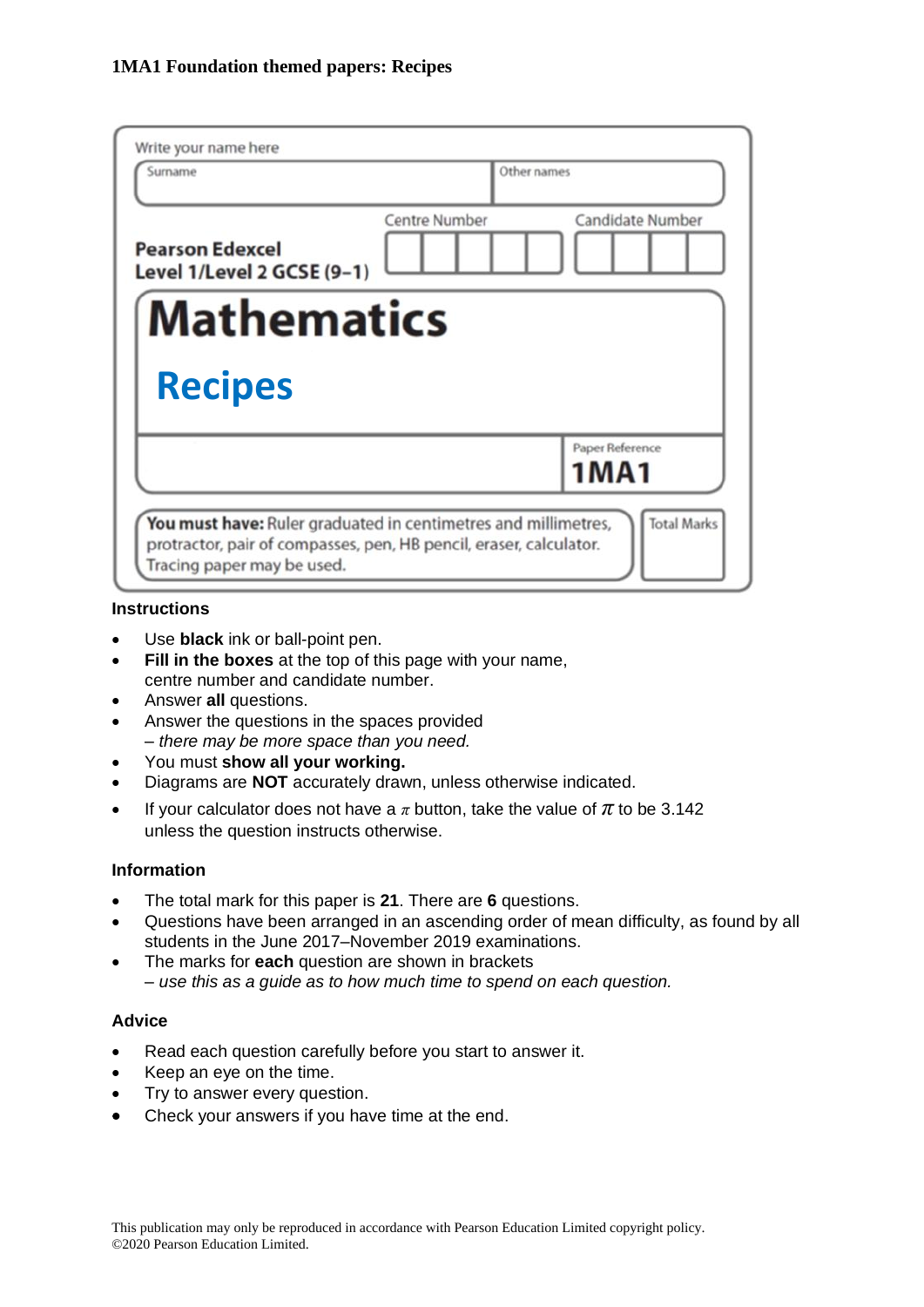

**1** Deon needs 50 g of sugar to make 15 biscuits.

She also needs

three times as much flour as sugar two times as much butter as sugar

Deon is going to make 60 biscuits.

(*a*) Work out the amount of flour she needs.

....................................................... g **(3)**

Deon has to buy all the butter she needs to make 60 biscuits. She buys the butter in 250 g packs.

(*b*) How many packs of butter does Deon need to buy?

.......................................................

**(2)**

**(Total for Question 2 is 5 marks)**

**\_\_\_\_\_\_\_\_\_\_\_\_\_\_\_\_\_\_\_\_\_\_\_\_\_\_\_\_\_\_\_\_\_\_\_\_\_\_\_\_\_\_\_\_\_\_\_\_\_\_\_\_\_\_\_\_\_\_\_\_\_\_\_\_\_\_\_\_\_\_\_\_\_\_\_**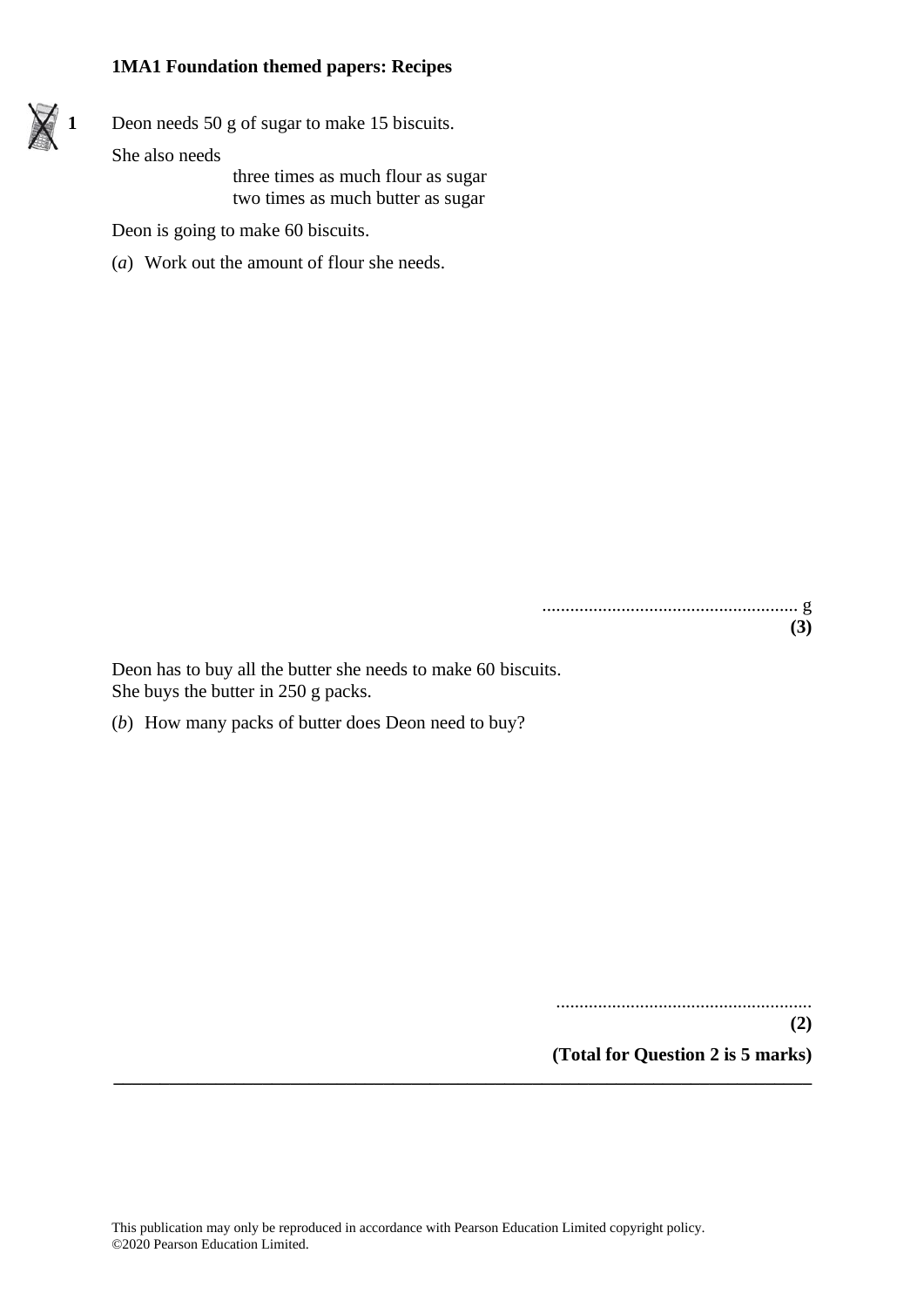**2** Here is the list of ingredients for making 30 biscuits.

| Ingredients for 30 biscuits |                                                                                     |  |  |
|-----------------------------|-------------------------------------------------------------------------------------|--|--|
|                             | $225 g$ butter<br>110 g caster sugar<br>$275$ g plain flour<br>75 g chocolate chips |  |  |

Lucas has the following ingredients.

900 g butter 1000 g caster sugar 1000 g plain flour 225 g chocolate chips

What is the greatest number of biscuits Lucas can make? You must show your working.

......................................................

(**Total for Question 3 is 3 marks**) **\_\_\_\_\_\_\_\_\_\_\_\_\_\_\_\_\_\_\_\_\_\_\_\_\_\_\_\_\_\_\_\_\_\_\_\_\_\_\_\_\_\_\_\_\_\_\_\_\_\_\_\_\_\_\_\_\_\_\_\_\_\_\_\_\_\_\_\_\_\_\_\_\_\_\_**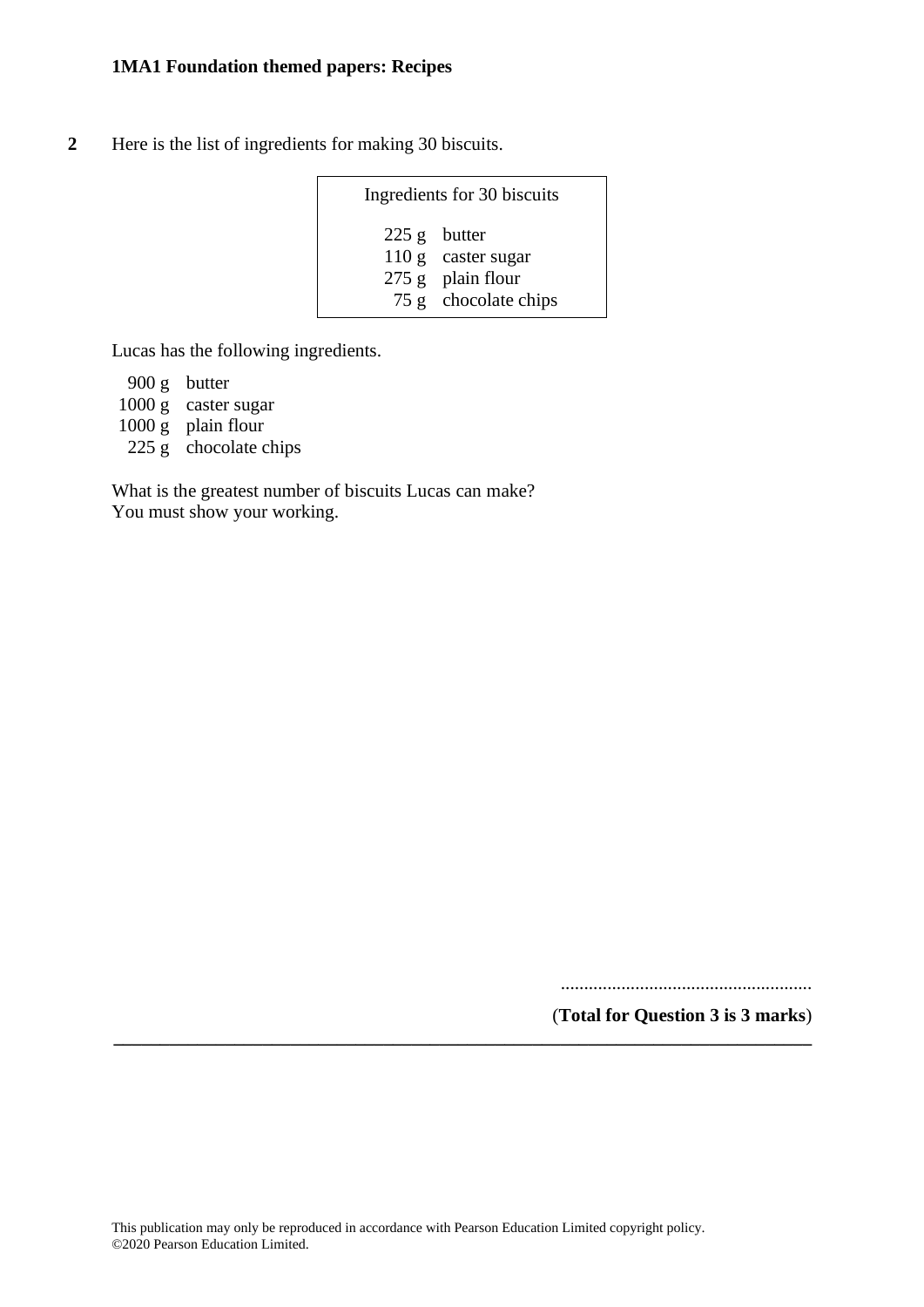

**3** Here is a list of ingredients for making 16 flapjacks.

| <b>Ingredients for 16 flapjacks</b> |  |  |
|-------------------------------------|--|--|
| $120$ g butter                      |  |  |
| 140 g brown sugar                   |  |  |
| $250$ g oats                        |  |  |
| 2 tablespoons syrup                 |  |  |

**\_\_\_\_\_\_\_\_\_\_\_\_\_\_\_\_\_\_\_\_\_\_\_\_\_\_\_\_\_\_\_\_\_\_\_\_\_\_\_\_\_\_\_\_\_\_\_\_\_\_\_\_\_\_\_\_\_\_\_\_\_\_\_\_\_\_\_\_\_\_\_\_\_\_\_**

Jenny wants to make 24 flapjacks.

Work out how much of each of the ingredients she needs.

|        | (Total for Question 4 is 3 marks) |
|--------|-----------------------------------|
| syrup  |                                   |
| oats   |                                   |
|        |                                   |
| butter |                                   |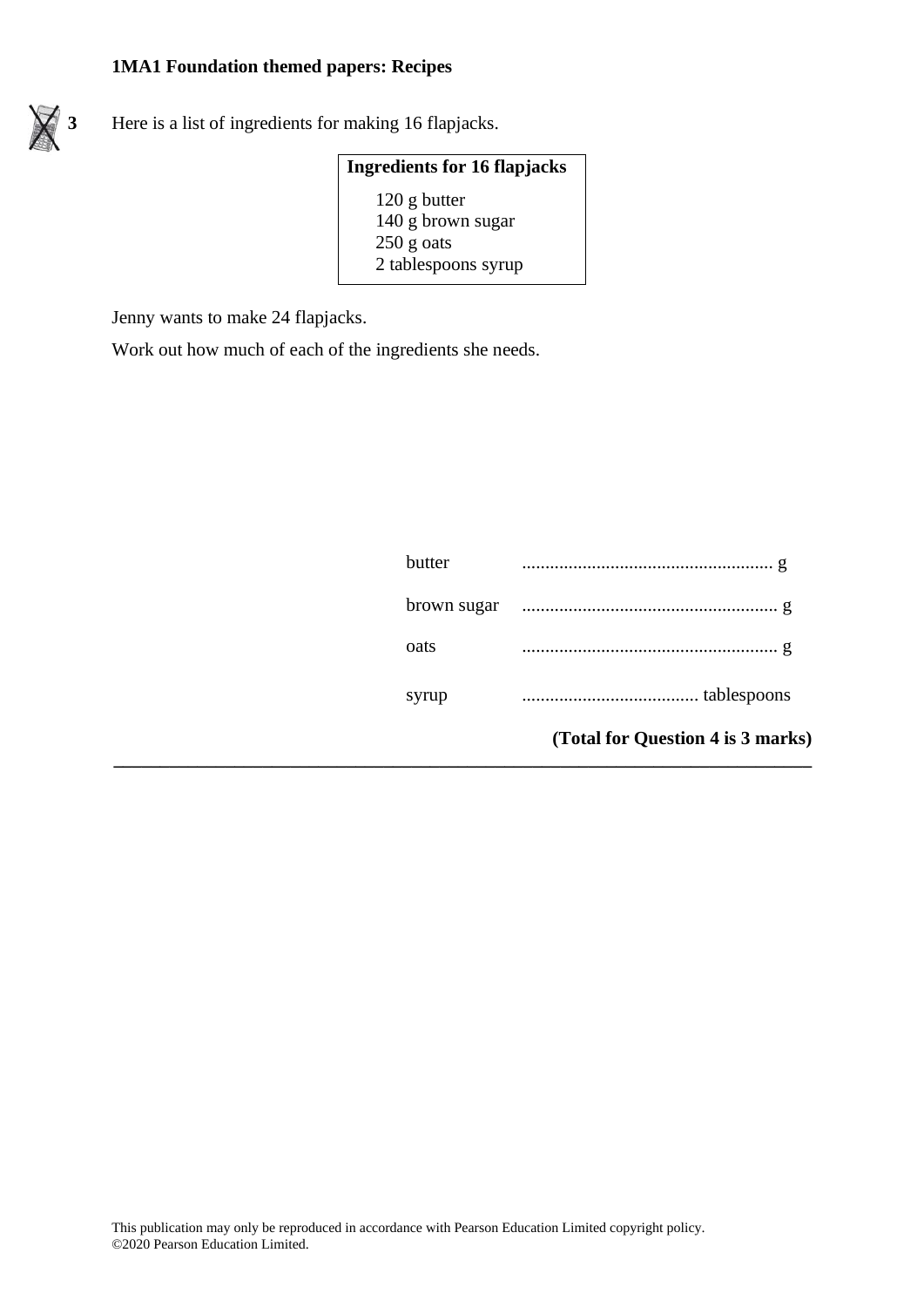**4** Here are the ingredients needed to make 16 biscuits.

#### **Biscuits**

Ingredients to make **16** biscuits

175 g of butter 75 g of sugar 250 g of flour

Anna has

500 g of butter 300 g of sugar 625 g of flour

Work out the greatest number of biscuits Anna can make.

.......................................................

**(Total for Question 5 is 3 marks)**

**\_\_\_\_\_\_\_\_\_\_\_\_\_\_\_\_\_\_\_\_\_\_\_\_\_\_\_\_\_\_\_\_\_\_\_\_\_\_\_\_\_\_\_\_\_\_\_\_\_\_\_\_\_\_\_\_\_\_\_\_\_\_\_\_\_\_\_\_\_\_\_\_\_\_\_**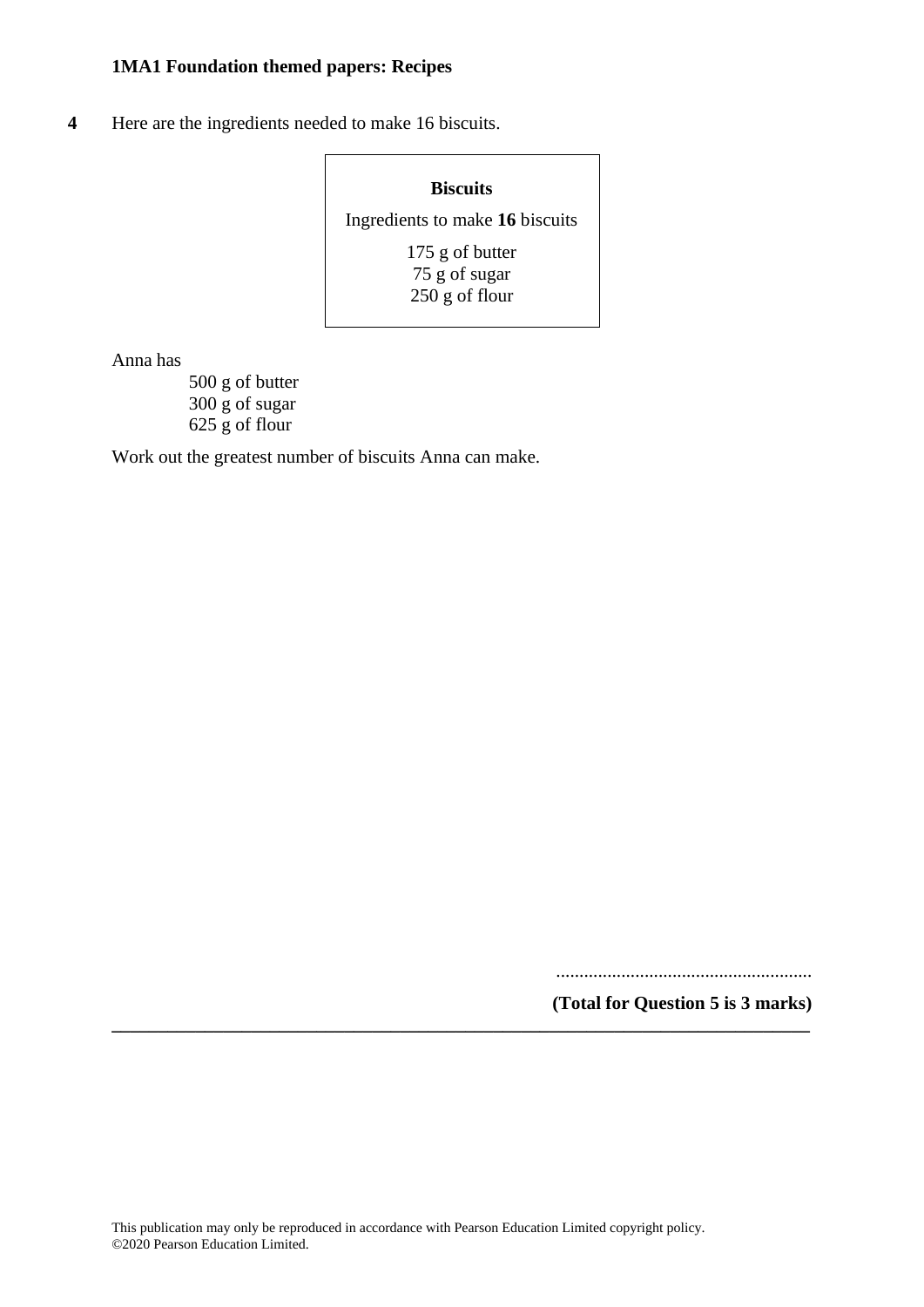

**5** Shahid is going to use these instructions to make a fizzy drink.

Mix 5 parts of orange juice with 2 parts of lemonade

Shahid thinks that he has 300 m*l* of orange juice and 200 m*l* of lemonade.

(*a*) If Shahid is correct, what is the greatest amount of fizzy drink he can make?

...................................................... m*l* **(3)**

Shahid has 300 m*l* of orange juice but he only has 160 m*l* of lemonade.

(*b*) Does this affect the greatest amount of fizzy drink he can make? Give a reason for your answer.

...................................................................................................................................................... ...................................................................................................................................................... ...................................................................................................................................................... **(1)**

**(Total for Question 6 is 4 marks)**